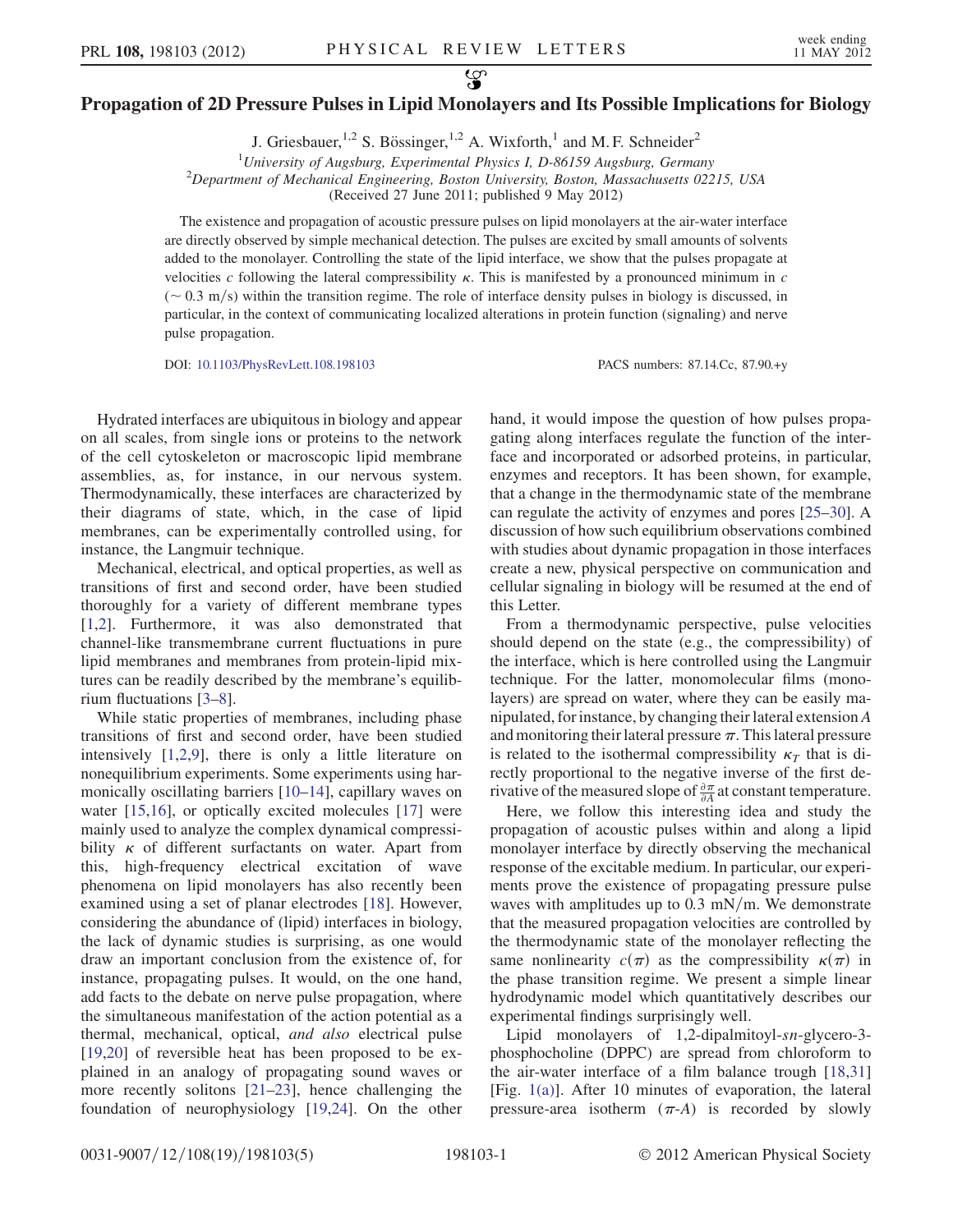

<span id="page-1-0"></span>FIG. 1 (color online). (a) Film balance used for monolayer-pulse analysis. The trough is equipped with two pressure sensors and an additional barrier, which separates the excitation site from the detection compartment. (b) Time course of the sensor readouts for a pulse traveling from sensor 2 towards sensor 1 on a DPPC monolayer (30 mN/m, 24 °C). The time  $t = 0$  was arbitrarily chosen to be 1 s before the first pressure rise in the response of sensor 2. Before the pulse signal arrived at sensor 2, it had to propagate through the small gap between the additional barrier and the trough walls. To assure that the pressure pulse indeed travels the anticipated path, the additional barrier has been moved to the left side of the trough, opening the small gap near the excitation point (right). In fact, the order in which the pressure sensors responded was exactly reversed.

 $\left[ \sim 2.5 \text{ \AA}^2/(\text{min-molecule}) \right]$  compressing the film, employing a moveable barrier. The trough is equipped with two pressure sensors (Whilhelmy plates), which can be read out very rapidly  $(10000 \text{ samples/sec}, 0.01 \text{ mN/m})$ resolution). These pressure sensors are used to directly and mechanically read out the response of arriving pressure pulses. The high sample rates allow for time-resolved measurement of the response and for Fourier transformation of the wave form. In order to exclude any spurious effects of water waves during the measurement of the twodimensional longitudinal pressure waves in the monolayer, an additional barrier is introduced in the trough [Fig. [1\(a\)\]](#page-1-0). The compression pulses in the lipid layer are excited in a separate compartment by a sudden addition of a small amount of solvent ( $\sim$  3  $\mu$ l) to the monolayer surface (ethanol, methanol, chloroform, pentane). Because of the additional barrier, only waves which are able to travel over macroscopic distances and to pass the small gap will cause the two pressure sensors to respond. To exclude the possibility of water waves affecting the sensors, reference measurements with the solvents added to pure water surfaces were also recorded [\[32\]](#page-4-19). These measurements indeed do not show any recognizable signals.

In Fig. [1\(b\),](#page-1-0) a typical result of a propagating pulse following an excitation is shown. The pulse was excited at  $t \sim 1$  sec by an ethanol droplet and the procedure described above. Shortly after the excitation, a well-defined pressure signal arrives at the Wilhelmy sensors at slightly different times. The time delay between the two signal sensors and their given separation in space ( $\sim 14.5$  cm) then allows us to directly calculate the propagation velocity of the pressure pulse within the sensor compartment. To assure that the pressure pulse indeed travels the anticipated path, the additional barrier can also be moved to the other side of the trough, opening the small gap near the excitation point (right). As anticipated, then the order in which the pressure sensors respond is exactly reversed. Varying the path length by changing the position of excitation does not produce any resolvable differences in the measured pulse heights. This finding implies no or only very small attenuation of the pulses over the scale of the used trough (20 cm  $\times$  30 cm). Indeed, our theoretical description (see below) as well as the preceding experiments ([[12](#page-4-20)[–14\]](#page-4-6)) suggest attenuation constants of  $\sim$  1 m<sup>-1</sup> and a wavelength of  $\sim$  1 m. This would in turn render any possible attenuation and diffraction effects as basically immeasurable over the subjected propagation path ( $\sim$  20 cm).

In Fig. [2,](#page-2-0) the temporal response of the Wilhelmy plate for four different excitation solvents in the liquid expanded phase of the monolayer is shown. Surprisingly, the pulse shapes appear not to be an inherent property of the film but to depend on the exciting solvent. While pulses excited from pentane and chloroform exhibit long tails  $(\sim 20 \text{ s})$ , pulses of ethanol and methanol seem to produce rather sharp pulses. This well-reproducable observation might reflect the different residence times of the solvents in the monolayer, which in turn depend on the different water solubilities of the solvents. If the different pulses are Fourier-analyzed, all four spectra, however, reveal that the *highest* observable frequencies  $(\sim 1 \text{ Hz})$  depend only very little on the solvent.

<span id="page-1-1"></span>We have recently shown ([[18](#page-4-10)]) that high-frequency electrical stimulation of a lipid film also leads to wave phenomena with velocities around 100 m/s, as predicted by

$$
c_0 = \sqrt{\frac{1}{\rho_0 \kappa_S}},\tag{1}
$$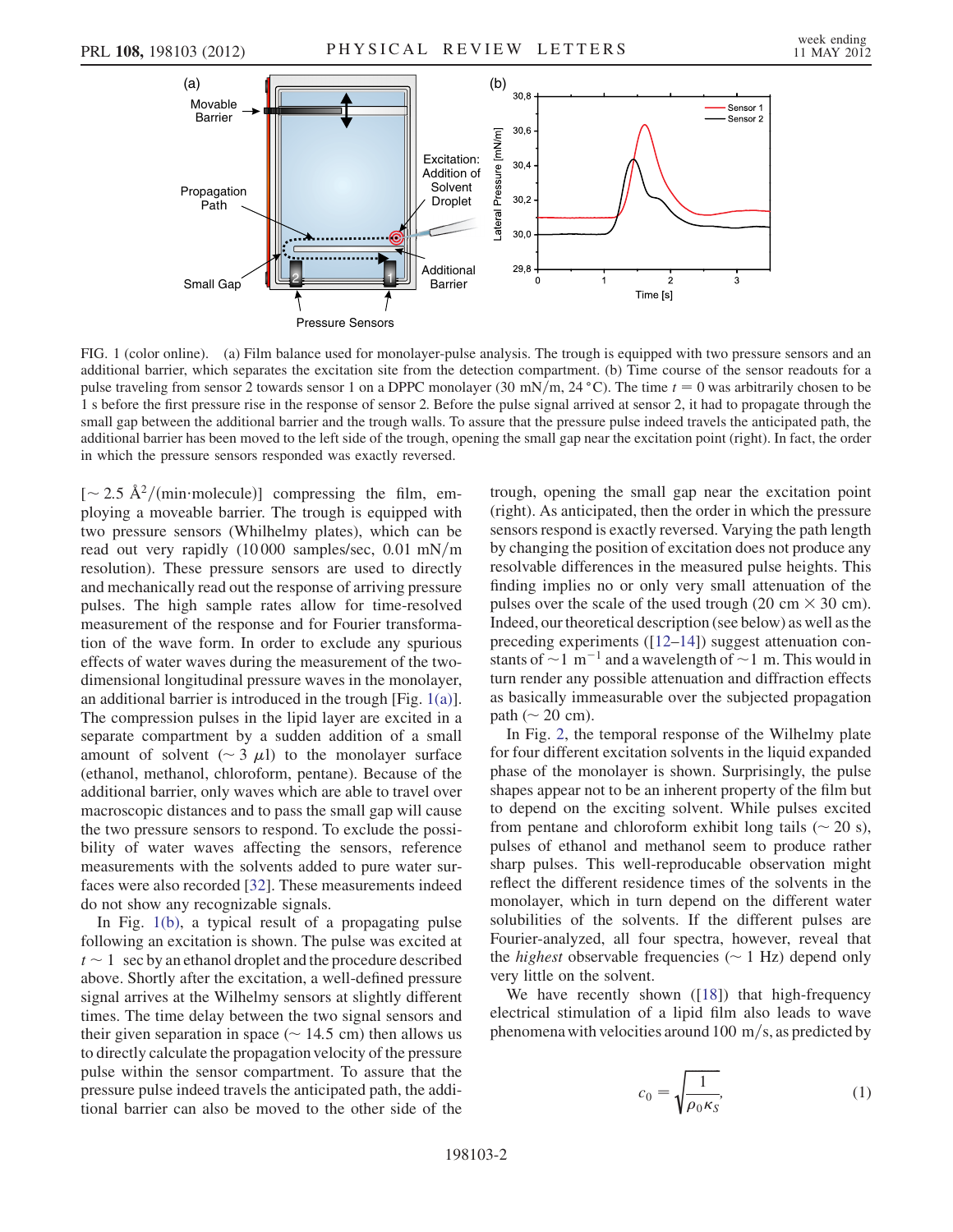<span id="page-2-0"></span>

FIG. 2 (color online). Response of pressure sensor 1 for the excitation with four different solvents in the liquid expanded phase of a DPPC monolayer ( $T = 24 \degree C$ ). Again, the time  $t = 0$ was arbitrary chosen to be 1 s before the first pressure rise in the responses of sensor 2. Obviously, the measured pulse shapes depend on the solvent, whereas oscillations may be attributed to reflections of the wave within the propagation compartment (e.g., for ethanol). Pentane and chloroform, for example, remain longer in the monolayer ( $\tau \sim 10 \text{ s}$ ) before complete evaporation. Correspondingly, the recorded pulse extends over a longer period of time. A fast Fourier transform frequency analysis of the pulses suggests dominant frequencies up to  $\omega_{\text{max}} \sim 1$  Hz.

where  $\rho_0$  is the film surface density and  $\kappa_s$  is approximated by the isothermal lateral compressibility  $\kappa<sub>T</sub>$  directly extracted from a measured  $\pi$ -A isotherm. In contrast to these earlier results and to Eq. [\(1\)](#page-1-1), our findings in this Letter as well as those of earlier studies  $[10,12-15,17]$  $[10,12-15,17]$  $[10,12-15,17]$  $[10,12-15,17]$ reveal that the observed propagation velocity of the pulses in the lipid film is rather slow ( $\sim 1 \text{ m/s}$ ). One simple way to resolve the puzzle would be to account for viscous effects.

In this respect, the viscous force on a periodically ( $\nu_m$  =  $Ae^{i(\omega t - kx)}$  excited lipid monolayer coupled to a water subphase is given by [\[12\]](#page-4-20)

$$
f \approx e^{i(\pi/4)} \sqrt{\eta_w \rho_w \omega} \nu_m. \tag{2}
$$

Here,  $\rho_w$  and  $\eta_w$  denote the density and viscosity of water [\[12](#page-4-20)[,33\]](#page-4-21). Neglecting transversal components and assuming  $\kappa<sub>S</sub>$  to be frequency-independent, we can introduce the viscous effects as an additional force into the Euler equation:  $\rho_0 \frac{\partial v_m}{\partial t} = \frac{-\partial \prod}{\partial x} - e^{i(\pi/4)} \sqrt{\eta_w \omega \rho_w} v_m$ . Using the continuity equation, one arrives at a wave equation for a monolayer being viscously coupled to the water underneath [\[32\]](#page-4-19)

$$
\frac{\partial^2 v_m}{\partial t^2} + \frac{1}{\rho_0} e^{i(\pi/4)} \sqrt{\eta_w \rho_w \omega} \frac{\partial v_m}{\partial t} - c_0^2 \frac{\partial^2 v_m}{\partial x^2} = 0. \quad (3)
$$

<span id="page-2-3"></span>Using the ansatz  $v_m = Ae^{i(\omega t - kx)}$ , the dispersion relation for  $\omega(k)$  can be extracted. For low frequencies  $\omega$ , the resulting attenuation  $\beta$  and propagation velocity c then turn out to be given by

$$
c = \frac{\omega}{\mathcal{R}(k)} = \cos^{-1}\left(\frac{\pi}{8}\right)\sqrt{\frac{1}{\kappa_S}\sqrt{\frac{\omega}{\eta_w \rho_w}}},\tag{4}
$$

$$
\beta = -\Im(k) = \sin\left(\frac{\pi}{8}\right) \sqrt{\kappa_S \sqrt{\eta_w \rho_w \omega^3}}.
$$
 (5)

<span id="page-2-1"></span>As indicated by Eq.  $(4)$ , the velocity c is reduced with respect to  $c_0 = \sqrt{1/\rho_0 \kappa}$  [\(1](#page-1-1)) by a factor of the order of  $\cos^{-1}(\frac{\pi}{8})\sqrt{\rho_0\sqrt{\omega/\eta_w\pi_w}}$ , which, for  $\omega \sim 1$  Hz, is  $\sim 10^{-3}$ . Since only insoluble lipid monolayers (DPPC) were investigated, further details like the diffusion of lipids into the subphase have not been treated here but have been discussed elsewhere in the context of capillary wave theory [\[10](#page-4-5)[,11\]](#page-4-22).

In Fig. [3](#page-2-2), we compare our experimental results to Eq. [\(4\)](#page-2-1) for all four solvents investigated. The lines with squares represent the directly measured velocities, whereas the lines without squares have been calculated using  $\omega \sim$ 1 Hz from the measured pulse form (Fig. [2](#page-2-0)) and the independently evaluated isothermal compressibility  $\kappa_T$  =  $\frac{-1}{A}(\frac{\partial A}{\partial \pi})_T$ . The velocities are plotted as a function of the applied lateral pressure  $\pi$ . As can be seen, we find very

<span id="page-2-2"></span>

FIG. 3 (color online). Propagation velocities of the pulses, determined by the run time differences between sensors 2 and 1 (distance  $d_{21} \sim 14.5$  cm) for different lateral pressures of the DPPC monolayer ( $T = 24 \degree C$ ). Additionally, the model accord-ing to Eq. [\(4](#page-2-1)) and the isothermal compressibility  $\kappa<sub>T</sub>$  are plotted into the corresponding graphs for an average pulse frequency of  $\langle \omega \rangle$  ~ 1 Hz. Both curves coincide very well; even the typical  $(\kappa_T)^{-1}$  minima in the phase transition regime of the DPPC monolayer  $(24 °C)$  are well-reproduced.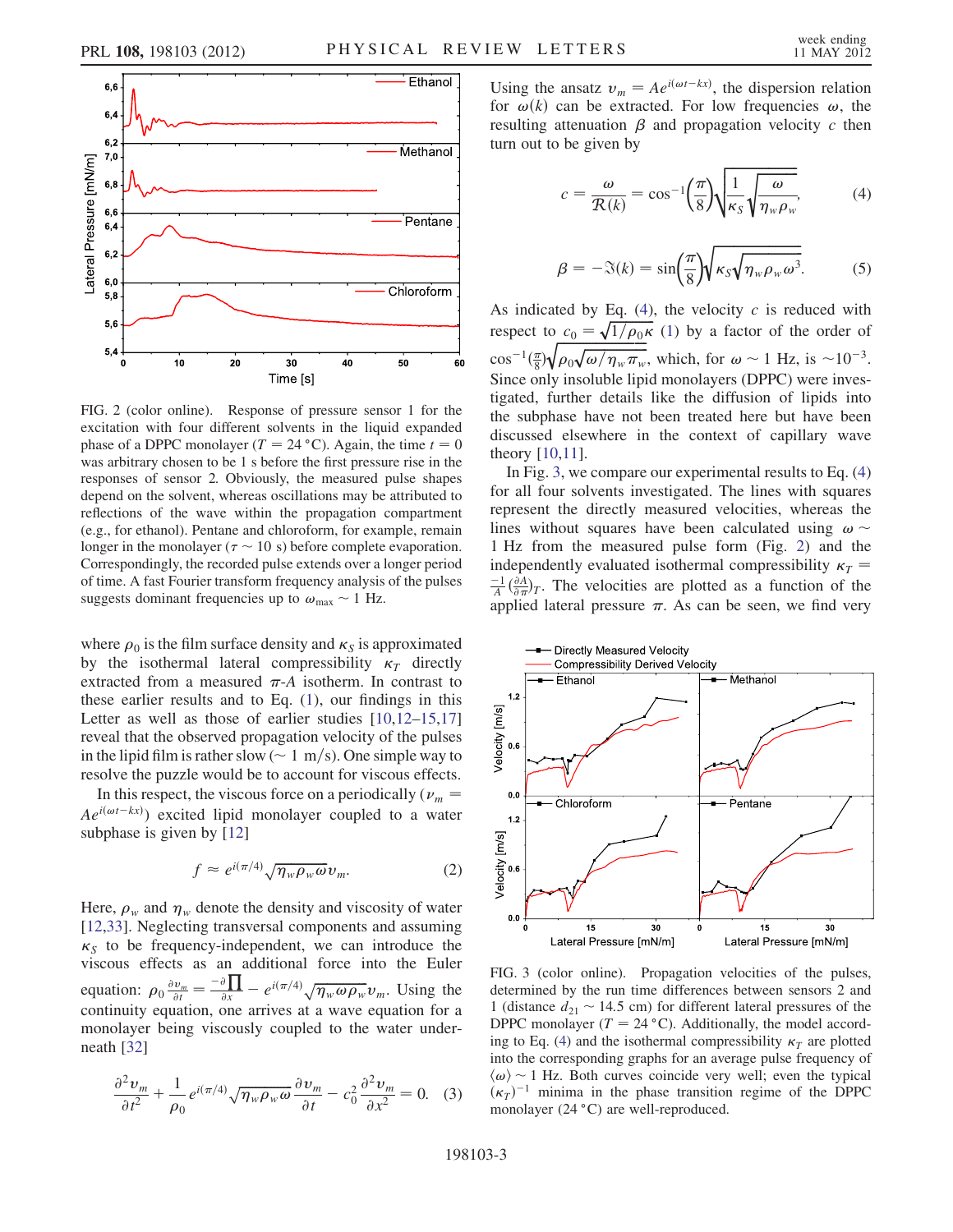good agreement for the entire range of compressibilities and for all four solvents. Both the linear and nonlinear (region of maximum in  $\kappa$ ) regimes including the characteristic dip in the velocity profile at the maximum of the compressibility are clearly resolved in the model and the experiment. The velocity decreases from  $c = 1.5$  m/s in the liquid condensed phase to  $c = 0.4$  m/s in the liquid expanded phase with a minimum of  $c = 0.2$  m/s in the transition regime, demonstrating the close relation between the thermodynamic state and the propagation velocity.

For the evaluations above, the assumption was made that  $\kappa_T \approx \kappa_S$ , which is probably oversimplified and may explain the small differences of measurement and theoretical expectations in Fig. [2.](#page-2-0) Equations [\(4\)](#page-2-1) and ([5](#page-2-3)) are only exact if the adiabatic compressibility  $\kappa<sub>S</sub>$  is used. Hence, the real dynamic or adiabatic compressibility  $\kappa_S$  as a function of area or lateral pressure may be extracted using Eq. [\(4\)](#page-2-1) and measurements of the propagation velocity. Comparing this  $\kappa_S$  to  $\kappa_T$ , we find that, according to thermodynamic expectations [\[33\]](#page-4-21),  $\kappa_s < \kappa_T$  over the entire pressure spec-trum. As indicated before ([[11](#page-4-22),[34](#page-4-23)]), the maximum of  $\kappa_S$  is less pronounced than that of  $\kappa_T$  [[32](#page-4-19)].

Finally, we studied the degree of excitability of the interface in the different thermodynamic states. Therefore, the detected peak height of the propagating pressure pulse was analyzed for different lateral pressures and is plotted in Fig. [4.](#page-3-0) Close to the maximum of the compressibility, the detected pulse signal becomes very weak and is barely detectable. We believe that this directly proves that the thermodynamic state of the interface being controlled by the lipid monolayer not only influences the propagation speed but also its ''strength.''

In summary, we have given direct experimental proof that longitudinal pulses in lipid monolayers can be

<span id="page-3-0"></span>

FIG. 4 (color online). Measured pulse heights as a function of lateral pressure in the lipid film (DPPC;  $T = 24 \degree C$ ). Similar to the propagation velocity, a distinct minimum evolves at the compressibility maximum, indicating the phase transition regime. Hence, both pulse velocities and heights depend on the phase state of the DPPC monolayer.

mechanically/chemically excited and depend on the thermodynamic state of the interface.

Realizing the general thermodynamic foundation of the phenomena and the ubiquity of soft interfaces in biological systems, our findings may have far-reaching consequences: On the one hand, it adds to the discussion about nerve pulse propagation as mentioned above in the sense that it demonstrates the ability of 2D density waves to propagate indeed over macroscopic distances [\[22](#page-4-24)[,35,](#page-4-25)[36\]](#page-4-26). On the other hand, it allows us to propose the new idea of communicating localized events crucial for the understanding of intra- and intercellular signaling in biology by combining our results with early, equilibrium studies that have demonstrated that membrane proteins can be regulated by the thermodynamic state of the interface [\[26–](#page-4-27)[30\]](#page-4-17). Consider that a localized perturbation  $p$  at one end (say at  $X$ ) of an interface—induced, for instance, by a conformational change of a protein or the adsorption of a molecule, etc.—triggers a propagating density pulse which changes the state of the interface [\[37\]](#page-4-28) as it travels along. An enzyme or protein located at Y will experience the collective changes of the arriving density pulse in its surroundings, which will modulate its activity [\[38\]](#page-4-29) and possibly induce (or suppress) a new event  $p'$  that in turn triggers the propagation of a second pulse, and so on. This way, the localized events p and  $p'$  (e.g., chemical reactions) at X and Y communicate through nonlocalized pulses along the integrating continuous interface. Future experiments on proteins incorporated into lipid membranes will have to test the relevance of this new hypothesis of nonlocalized coupling.

To analyze these ideas quantitatively, far more thorough theories will be necessary. At least three fundamental aspects need to be addressed: (i) the viscoelastic appearance of the interface itself (which has been neglected here) and the corresponding dispersion relation; (ii) the nonlinear response contributions, in particular, near maximum compressibility; and (iii) a complete thermodynamic description of nonequilibrium and equilibrium properties including the coupling of all the observables (area, charge, pH, energy, etc.), including those between the interface state and the protein action. It will be interesting to explore how much of biology can be explained by the concepts of thermodynamics applied to the integrating interface.

M. F. S. thanks Dr. K. Kaufmann (Göttingen) who inspired him to work in this field and introduced him to the thermodynamic origin of the phenomena and Einstein's approach to statistical physics. We would like to also thank Dr. K. Kaufmann for his numerous seminars and discussions. Financial support by BU and the BMBF is gratefully acknowledged. M. F. S. thanks the Bavarian Science Foundation for financial support. This work has also been partially funded by the German Excellence Initiative ''Nanosystems Initiative Munich, NIM'' and the